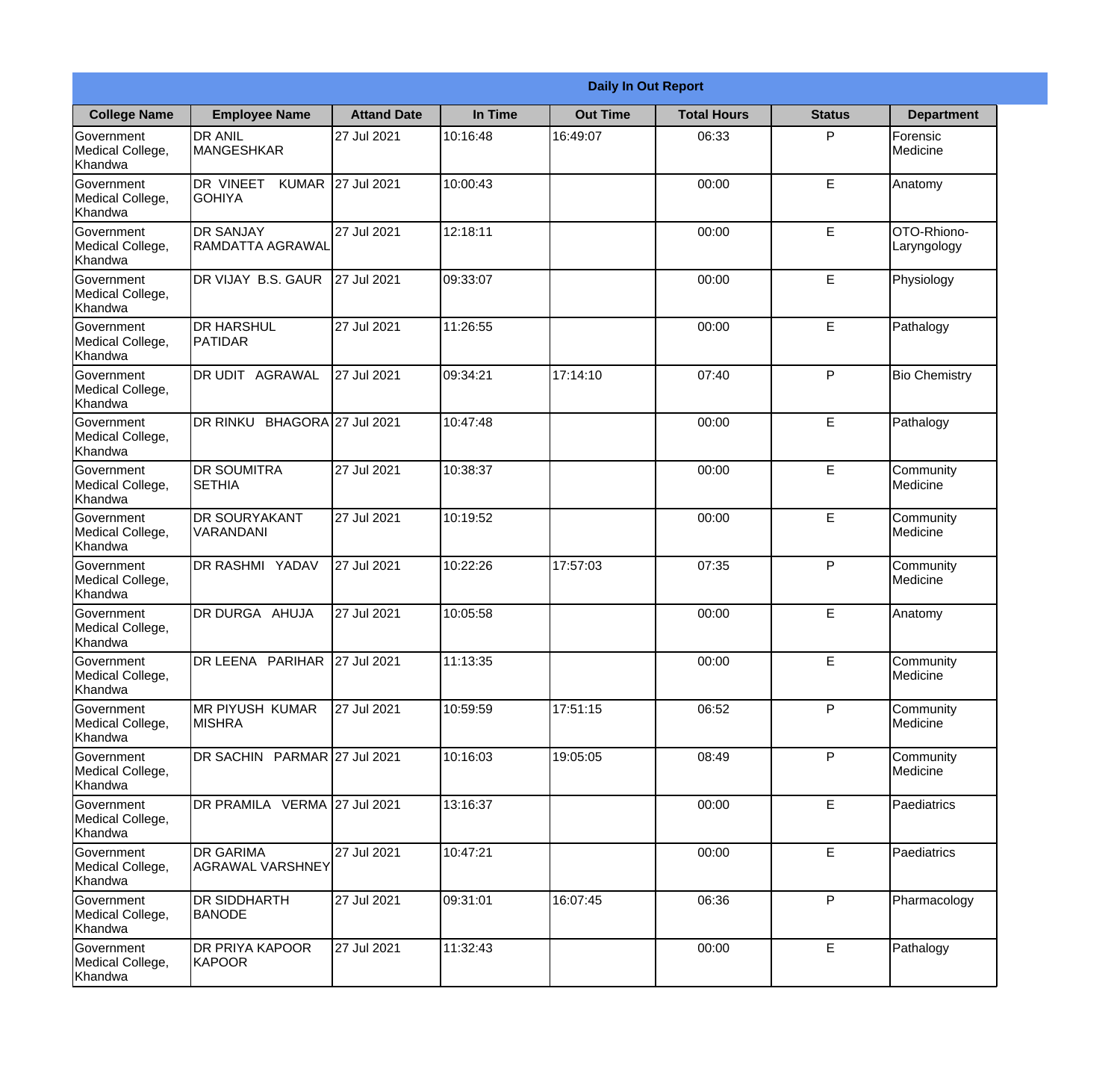| <b>Designation</b>                  | <b>Category</b>     |
|-------------------------------------|---------------------|
| <b>Assistant Professor</b>          | Para Clinical       |
| Professor                           | <b>Non Clinical</b> |
| Professor                           | Clinical            |
| Associate Professor Non Clinical    |                     |
| <b>Assistant Professor</b>          | Para Clinical       |
| Associate Professor Non Clinical    |                     |
| Assistant Professor   Para Clinical |                     |
| Assistant Professor   Para Clinical |                     |
| Demonstrator/Tutor   Para Clinical  |                     |
| Assistant Professor   Para Clinical |                     |
| Demonstrator/Tutor   Non Clinical   |                     |
| <b>Assistant Professor</b>          | Para Clinical       |
| Statistician                        | Para Clinical       |
| <b>Assistant Professor</b>          | Para Clinical       |
| Professor                           | Clinical            |
| Associate Professor Clinical        |                     |
| Associate Professor   Para Clinical |                     |
| Demonstrator/Tutor   Para Clinical  |                     |

## **Daily In Out Report**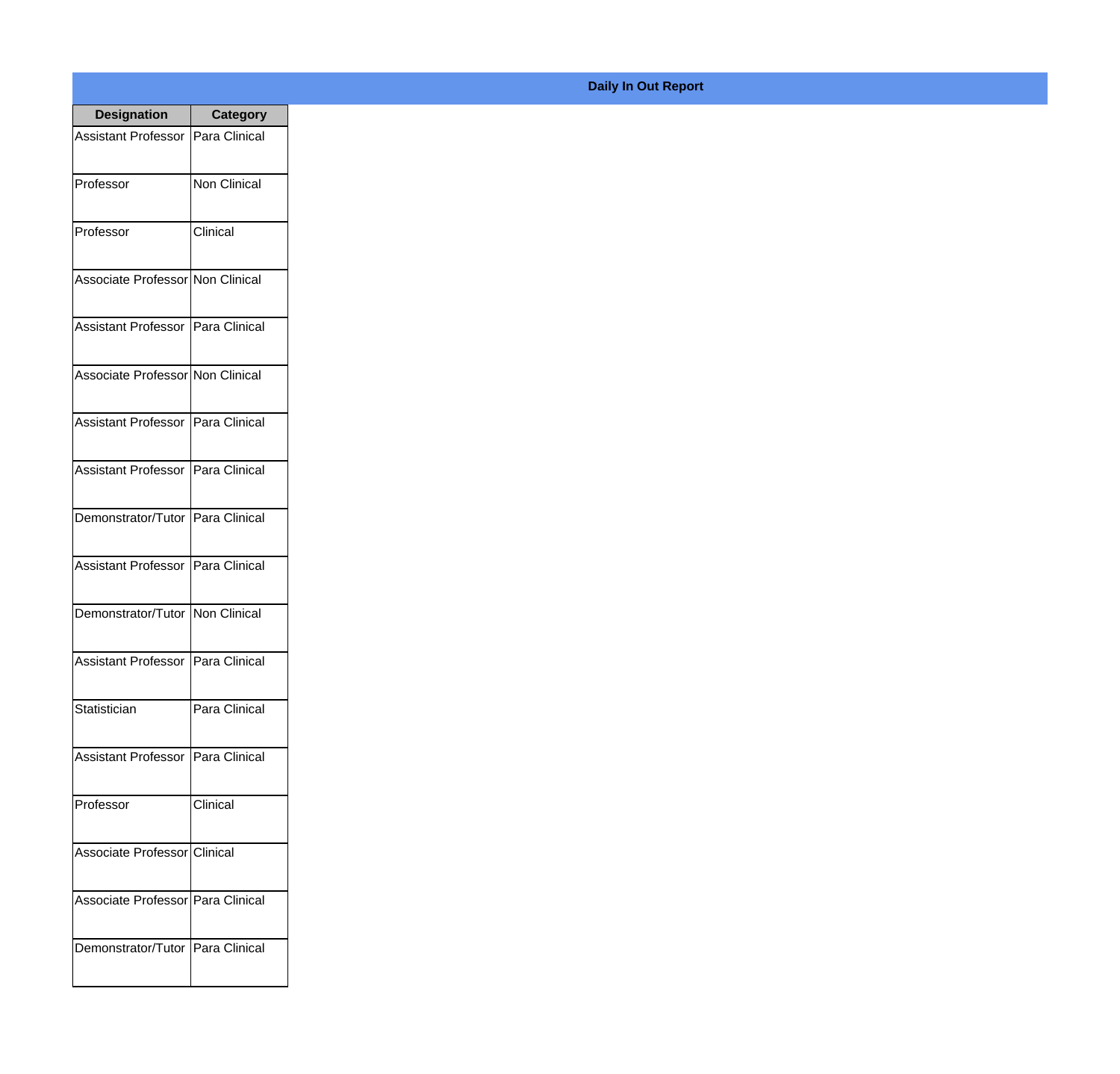|                                                         |                                                 |             |          |          | <b>Daily In Out Report</b> |   |                             |
|---------------------------------------------------------|-------------------------------------------------|-------------|----------|----------|----------------------------|---|-----------------------------|
| Government<br>Medical College,<br>Khandwa               | DR RAKESH SINGH<br><b>HAZARI</b>                | 27 Jul 2021 | 14:48:54 |          | 00:00                      | E | Pathalogy                   |
| <b>Government</b><br>Medical College,<br><b>Khandwa</b> | <b>I</b> DR NISHA<br><b>KAITHWAS</b>            | 27 Jul 2021 | 10:28:18 | 13:44:42 | 03:16                      | P | Psychiatry                  |
| <b>Government</b><br>Medical College,<br>Khandwa        | <b>IDR RAJU</b>                                 | 27 Jul 2021 | 09:45:04 |          | 00:00                      | E | Forensic<br>Medicine        |
| <b>Government</b><br>Medical College,<br>Khandwa        | <b>I</b> DR RANJEET<br>BADOLE                   | 27 Jul 2021 | 11:02:41 |          | 00:00                      | E | <b>General Medicine</b>     |
| <b>Government</b><br>Medical College,<br>Khandwa        | <b>DR NITESHKUMAR</b><br>KISHORILAL<br>IRATHORE | 27 Jul 2021 | 10:19:11 | 17:58:15 | 07:39                      | P | Pharmacology                |
| Government<br>Medical College,<br>Khandwa               | IDR PRIYESH<br><b>MARSKOLE</b>                  | 27 Jul 2021 | 11:24:09 | 17:56:56 | 06:32                      | P | Community<br>Medicine       |
| <b>Government</b><br>Medical College,<br>Khandwa        | IDR NISHA MANDLOI<br><b>PANWAR</b>              | 27 Jul 2021 | 09:56:53 |          | 00:00                      | E | Obstetrics &<br>Gynaecology |
| <b>Government</b><br>Medical College,<br><b>Khandwa</b> | IDR JITENDRA<br><b>AHIRWAR</b>                  | 27 Jul 2021 | 10:57:15 | 18:18:44 | 07:21                      | P | Pathalogy                   |
| Government<br>Medical College,<br><b>Khandwa</b>        | <b>DR MUKTESHWARI</b><br><b>I</b> GUPTA         | 27 Jul 2021 | 11:39:16 | 16:59:49 | 05:20                      | P | Pharmacology                |
| <b>Government</b><br>Medical College,<br>Khandwa        | DR YASHPAL RAY                                  | 27 Jul 2021 | 10:51:23 |          | 00:00                      | E | Anatomy                     |
| Government<br>Medical College,<br>Khandwa               | RENU WAGHMARE                                   | 27 Jul 2021 | 12:10:20 |          | 00:00                      | E | Community<br>Medicine       |